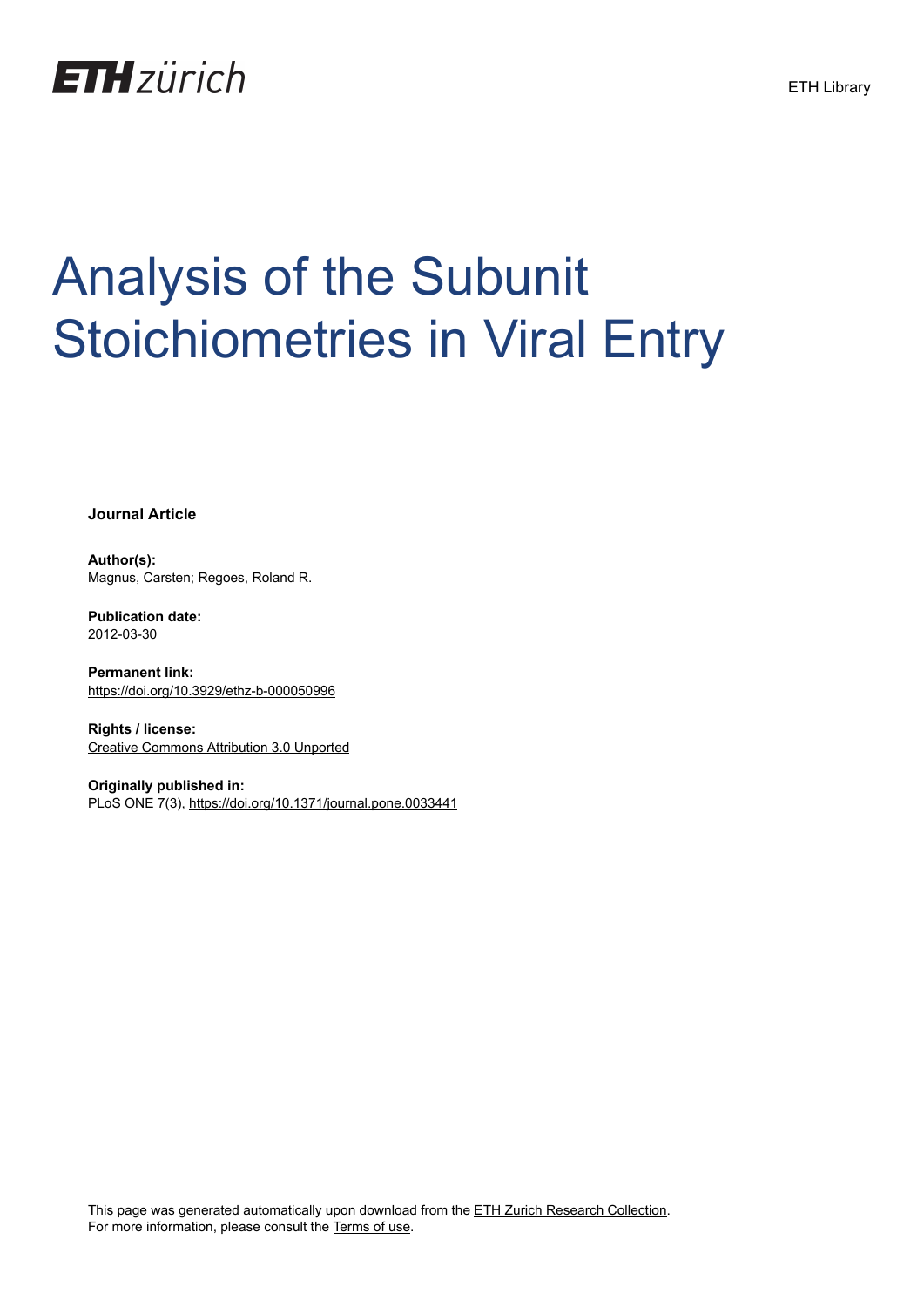# Analysis of the Subunit Stoichiometries in Viral Entry

## Carsten Magnus<sup>\*¤</sup>, Roland R. Regoes

Integrative Biology, The Swiss Federal Institute of Technology, Zurich, Switzerland

#### Abstract

Virions of the Human Immunodeficiency Virus (HIV) infect cells by first attaching with their surface spikes to the CD4 receptor on target cells. This leads to conformational changes in the viral spikes, enabling the virus to engage a coreceptor, commonly CCR5 or CXCR4, and consecutively to insert the fusion peptide into the cellular membrane. Finally, the viral and the cellular membranes fuse. The HIV spike is a trimer consisting of three identical heterodimers composed of the gp120 and gp41 envelope proteins. Each of the gp120 proteins in the trimer is capable of attaching to the CD4 receptor and the coreceptor, and each of the three gp41 units harbors a fusion domain. It is still under debate how many of the envelope subunits within a given trimer have to bind to the CD4 receptors and to the coreceptors, and how many gp41 protein fusion domains are required for fusion. These numbers are referred to as subunit stoichiometries. We present a mathematical framework for estimating these parameters individually by analyzing infectivity assays with pseudotyped viruses. We find that the number of spikes that are engaged in mediating cell entry and the distribution of the spike number play important roles for the estimation of the subunit stoichiometries. Our model framework also shows why it is important to subdivide the question of the number of functional subunits within one trimer into the three different subunit stoichiometries. In a second step, we extend our models to study whether the subunits within one trimer cooperate during receptor binding and fusion. As an example for how our models can be applied, we reanalyze a data set on subunit stoichiometries. We find that two envelope proteins have to engage with CD4-receptors and coreceptors and that two fusion proteins must be revealed within one trimer for viral entry. Our study is motivated by the mechanism of HIV entry but the experimental technique and the model framework can be extended to other viral systems as well.

Citation: Magnus C, Regoes RR (2012) Analysis of the Subunit Stoichiometries in Viral Entry. PLoS ONE 7(3): e33441. doi:10.1371/journal.pone.0033441 Editor: Andrew J. Yates, Albert Einstein College of Medicine, United States of America

Received November 22, 2011; Accepted February 9, 2012; Published March 30, 2012

Copyright: © 2012 Magnus and Regoes. This is an open-access article distributed under the terms of the Creative Commons Attribution License, which permits unrestricted use, distribution, and reproduction in any medium, provided the original author and source are credited.

Funding: Support was provided by the Swiss National Science Foundation (315200-114148 and 315230-130855). The funders had no role in study design, data collection and analysis, decision to publish, or preparation of the manuscript.

Competing Interests: The authors have declared that no competing interests exist.

\* E-mail: carsten.magnus@zoo.ox.ac.uk

¤ Current address: Department of Zoology, University of Oxford, Oxford, United Kingdom

#### Introduction

To infect a cell, enveloped viruses must have a mechanism to attach to their target cells and to fuse their membrane with the target cell membrane. For this purpose the virions express spikes on their surface that are capable of binding to target cell receptors and after several conformational changes the spikes reveal fusion domains. Some viruses need low pH, others bind to several receptors for inducing the necessary rearrangements in the viral surface proteins for unmasking their fusion peptides [1].

The Human Immunodeficiency Virus (HIV) has trimers of the heterodimeric envelope proteins (Envs) gp120 and gp41 embedded in its surface [2–4]. These trimers first establish contact with CD4 receptors on the target cell [5]. This engagement leads to conformational changes in the envelope protein allowing a coreceptor, most commonly CCR5 or CXCR4, to bind [6]. A series of rearrangements in the viral envelope protein gp41 leads to the insertion of the fusion peptide in the cell membrane [1] and eventually fusion of the two membranes.

Recently, the structure of the trimers and the attachment sites were visualized by crystallization studies [7–11]. However, these studies cannot inform about quantitative aspects of viral entry that are commonly described by stoichiometric parameters. To estimate these parameters, infectivity experiments with pseudotyped virions in combination with mathematical models can be employed. The stoichiometry of entry is defined as the minimal number of trimer  $-$  cell receptor interactions needed for cell entry and was studied in [12– 15]. The concept of entry stoichiometry is based on the fact that a virion has to get close enough to the cell membrane for insertion of the fusion protein. As the viral and the cellular membranes are both lipid bilayers they repel each other. To overcome this repellent force, spikes must attach to cellular receptors and pull the membranes closer together. We assume here that there is a critical number of spikes that have to work together to ensure that the two membranes get close enough. If there are fewer trimer - receptor interactions than this number, the two membranes will not fuse. However, this number is only indirectly related to the probability with which a virion can infect a cell. The infection probability is 0 when the number of spikes is smaller than the critical number, and larger than 0 if the this number is above the critical number. But the exact value of the infection probability is a compound quantity that involves many processes and their probabilities, such as the spatiotemporal dynamics of virions in the cell culture, the fusion of the virion and cell membrane, and the processes leading up to the integration of the genetic material into the host cell genome.

The stoichiometry of (trimer) neutralization is the minimal number of monoclonal antibodies needed to neutralize one single trimer [16,17]. By combining the stoichiometry of neutralization with the stoichiometry of entry, one can calculate the number of antibodies needed to neutralize a virion and a whole population [18].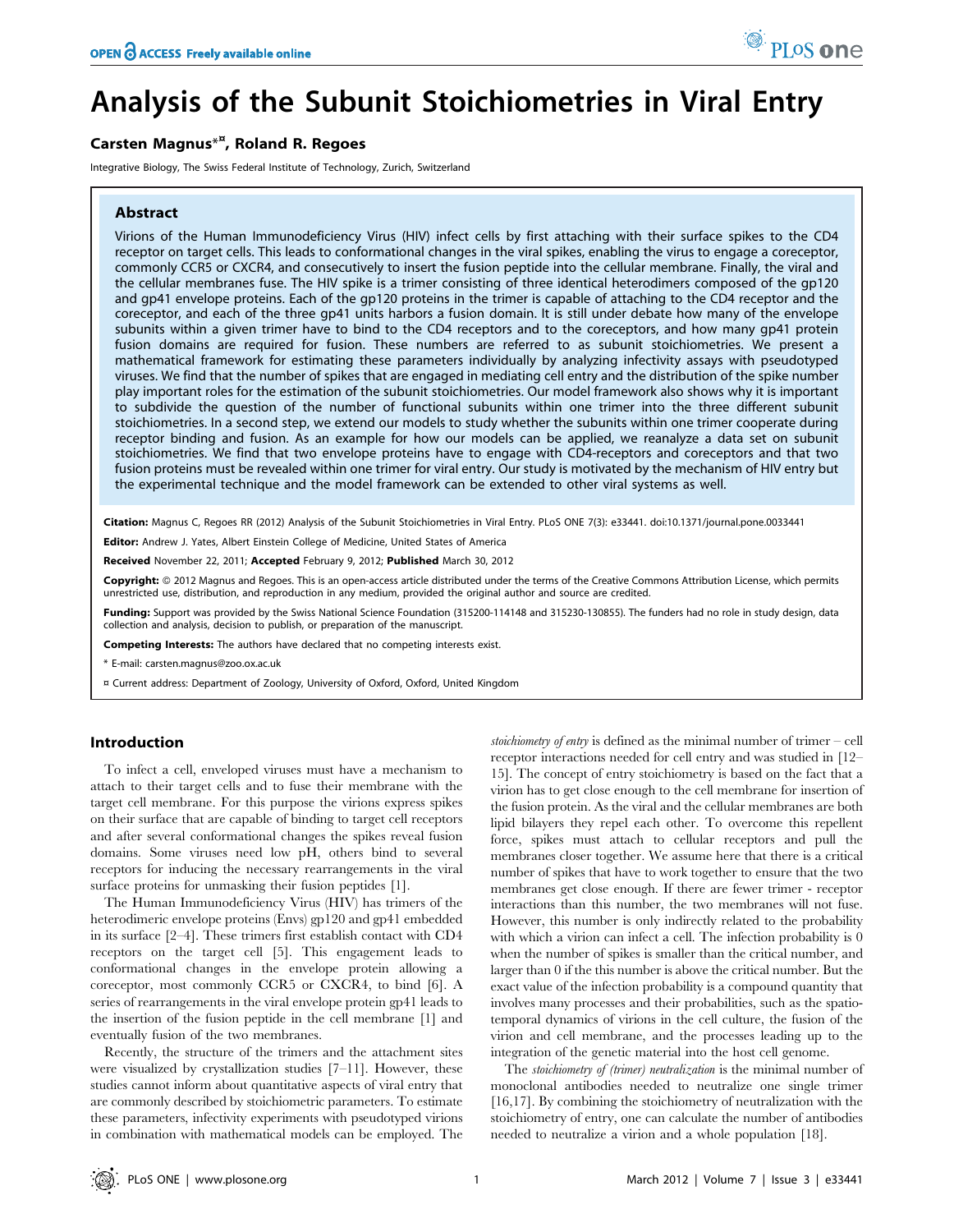In addition to these stoichiometric parameters, Yang et al. [19] defined the number of subunits within an HIV-1 envelope glycoprotein trimer that is generally required such that this trimer takes part in mediating viral entry as the subunit stoichiometry. In their analysis they do not distinguish between CD4 binding, coreceptor binding or revealing the fusion protein. However, it is possible that a different number of coreceptors must bind to the trimer than CD4 proteins or a different number of fusion proteins are needed to mediate cell entry than receptors must bind. Indeed, previously obtained data might indicate these differences [19]. Therefore, it is necessary to study quantitative aspects for every step involved in viral entry separately. To capture these differences, we refine the subunit stoichiometry by defining three stoichiometric parameters:

- 1. the CD4 subunit stoichiometry, i.e. the number of envelope protein – CD4 interactions within one trimer required for taking part in viral entry (Figure 1A)
- 2. the coreceptor subunit stoichiometry, i.e. the number of envelope protein – coreceptor interactions within one trimer required for taking part in viral entry (Figure 1B)
- 3. the fusion subunit stoichiometry, i.e. the number of fusion proteins per trimer that have to be exposed for taking part in membrane fusion (Figure 1C)

In short, the strategy to infer these stoichiometries is the following: Infectivity assays with pseudo-typed virions expressing heterotrimers of HIV-1 envelope proteins with wild-type proteins and proteins deficient in receptor binding are the basis of the presented framework [13,16,20]. One can address different stoichiometric parameters by including different mutations in the envelope protein. A sophisticated mathematical model for the infectivity experiments has to be formulated because the stoichiometric parameters cannot be read out directly from these experiments. In this paper we show, how the mathematical framework for the stoichiometry of entry and trimer neutralization derived in [15,17] can be extended to study subunit stoichiometries. We also show which type of mutations in the envelope proteins of the pseudo-typed viral stocks should be used to estimate each of the stoichiometric parameters. As an example of how our models can be applied, we re-analyze a previously published data set [19] with our models.

By subdividing the subunit stoichiometry into numerical requirements for the different steps involved in viral entry, new questions arise: Do the CD4 receptor and the coreceptor bind to different subunits or do they bind to the same subunit within one trimer? In addition, one can ask whether the fusion proteins of those subunits that were bound to the receptors are involved in the final fusion process. Studies on monomeric envelope proteins showed



Figure 1. Sketch of the different subunit stoichiometries. (A) CD4 subunit stoichiometry: The number of envelope-CD4 receptor interactions (red dotted lines) one trimer requires for taking part in mediating cell entry. (B) Coreceptor subunit stoichiometry: The number of envelopecoreceptor interactions (blue dotted line) one trimer requires for taking part in mediating cell entry. (C) Fusion subunit stoichiometry: The number of fusion proteins (green triangles) that have to be exposed such that the trimer takes part in mediating cell entry. (D) Relative location of functions: Do two functions (in this sketch CD4 and coreceptor binding) have to be located on the same envelope protein within one trimer, for taking part in cell entry? Here one of the two coreceptors binds to one envelope protein to which no CD4 receptor is bound. doi:10.1371/journal.pone.0033441.g001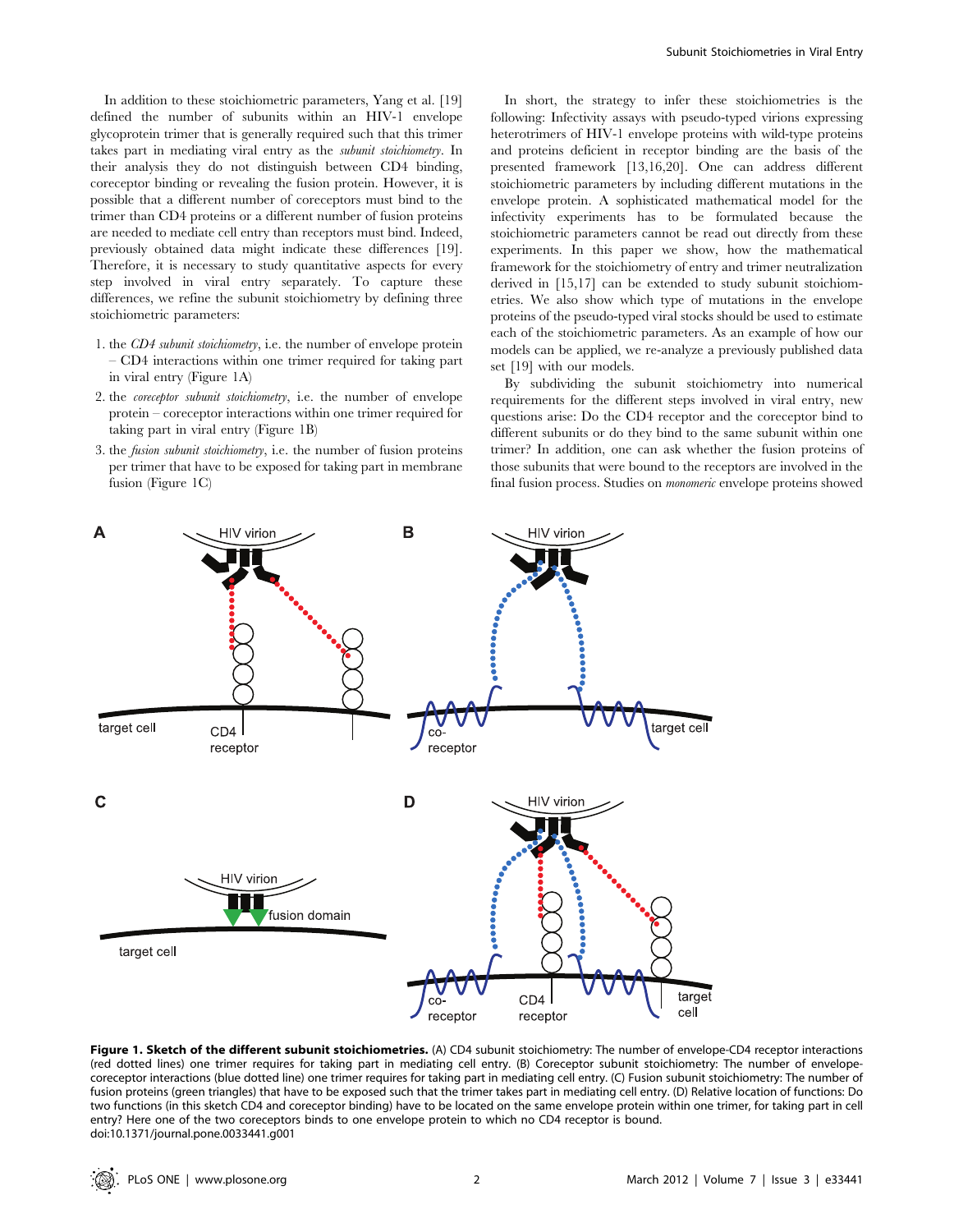that the coreceptor can only bind after the CD4 receptor has bound [21]. Therefore CD4 is the primary receptor for HIV-1. A cascade of conformational changes induced by CD4 binding allow coreceptor binding, which is followed by the insertion of the viral fusion protein into the cellular membrane [22]. However, Salzwedel and Berger [23] hypothesized that not each subunit in the trimer has to be able to perform all these functions. Liu et al. [24] even show that virions expressing mixed trimers consisting of CD4-binding deficient envelope proteins and envelope proteins with inactivated fusion proteins can still infect cells in vitro. Therefore, it is possible that the subunits of one trimer divide the different tasks involved in infection among themselves. Given two functions of the envelope protein (these might be the two kinds of receptor binding or the fusion protein), we define subunit cooperation with respect to these functions as the ability that these functions are located on different envelope proteins within one trimer. The experimental systems as well as the mathematical models depend on the actual values of the different subunit stoichiometries. Because these values still have to be determined, we subdivide the study of the subunit cooperation into three cases. Each case describes one of the possible combination of two subunit stoichiometries for which subunit cooperation is possible. This theoretic framework can also be extended to study other viral systems.

The stoichiometry of entry and neutralization refine the understanding of viral neutralization by antibodies and can therefore help in rational vaccine design [12–17]. The subunit stoichiometries will not only inform about the structural requirements on the virus for being infectious but also inform about the structural requirements on a host cell for being infectable. The concept of subunit stoichiometries will help to design and dose entry inhibitors directed against viral spikes such that the sufficient number of subunit engagements are disturbed. Once the subunit stoichiometries are determined, it will be possible to predict how many receptors a target cell must express for being infectable. Entry inhibitors that are directed against host cell receptors can then be designed more rationally to lower the probability that a virion infects the cell. In addition to these practical applications, knowing the subunit stoichiometries and how the functions must be distributed within one trimer will help to answer the question of why HIV expresses spikes consisting of three identical subunits. If only two CD4-envelope and two coreceptor- envelope engagements as well as two fusion proteins were needed such that the trimer can take part in mediating cell entry, an envelope-dimer would have also been sufficient for viral entry.

### Methods

#### Experimental setup

Here, we briefly describe the experimental setup for the determination of the subunit stoichiometries. The basic concepts behind these experiments are very similar to those for studying the stoichiometry of entry and neutralization [13,15,16] and are explained in [19] in more detail.

To estimate the subunit stoichiometries and to resolve the subunit cooperation, a series of infectivity assays with pseudotyped virions have to be performed. The virions must be genetically engineered such that they report the infection but do not replicate. For these assays, the virions are produced by transfecting virus producer cells with a set of plasmids. One plasmid provides all the genetic information to assemble infectious but replication-incompetent virions with the exception of the viral envelope. This protein is provided on another plasmid. Mixed envelope proteins are expressed when mixing wild-type envelope encoding plasmids and envelope encoding plasmids carrying a mutation in the region of interest for the question to be studied. The mutant envelopes should harbor only one (or few) amino acid changes compared to the wild-type such that they can form functional hetero-trimers [25]. Different viral stocks with varying fractions of mutant envelope encoding plasmids are produced. The more mutant envelope proteins are mixed to one viral stock, the fewer functional trimers are expressed on the virus surface and the fewer virions infect cells. The infectivity of these viral stocks is measured via the expressed luciferase and is proportional to the number of virions that successfully infected a cell.

The different stoichiometric parameters defined in the Introduction can be addressed by using different mutations in the envelope proteins. If, for example, one wants to study the number of CD4-envelope bonds within one trimer, the mutated envelope protein must carry a mutation that renders the envelope incapable to bind to CD4. Table 1 summarizes the stoichiometric questions and the mutations that have to be used in the corresponding experiments.

#### Mathematical models

Our models predict the relative infectivity of a pseudotyped virus stock as a function of the fraction of mutated envelope proteins. They account for the fact that virions express more than one trimer on the surface and that this number can vary from virion to virion [26]. Therefore we assume the trimer number on each virion to be drawn from the trimer number distribution  $\eta$ . In addition, we assume that the envelope proteins within a cell reflect

Table 1. Overview of the different stoichiometric parameters and the mutations in the envelope protein, that might be used to study these parameters.

| parameter                        | <b>Definition</b>                                                                                                                    | mutation                                                                                                                                          |
|----------------------------------|--------------------------------------------------------------------------------------------------------------------------------------|---------------------------------------------------------------------------------------------------------------------------------------------------|
| CD4 subunit stoichiometry        | number of envelope protein - CD4 interactions within one trimer<br>required for viral entry                                          | envelope deficient of CD4 binding, e.g. [19]                                                                                                      |
| coreceptor subunit stoichiometry | number of envelope protein – coreceptor interactions within one<br>trimer for viral entry                                            | envelope deficient of coreceptor binding, e.g. [19]                                                                                               |
| fusion subunit stoichiometry     | number of fusion proteins per trimer that have to be exposed for<br>membrane fusion                                                  | envelope with a non-functional fusion protein unit,<br>e.g. $[19]$                                                                                |
| subunit cooperation              | Do two functions A and B (e.g. receptor binding or revelation of the<br>fusion domain) have to be located on two different subunits? | (i) envelope proteins defective of the two functions<br>simultaneously; (ii) two different mutants: each defective<br>of one of the two functions |

doi:10.1371/journal.pone.0033441.t001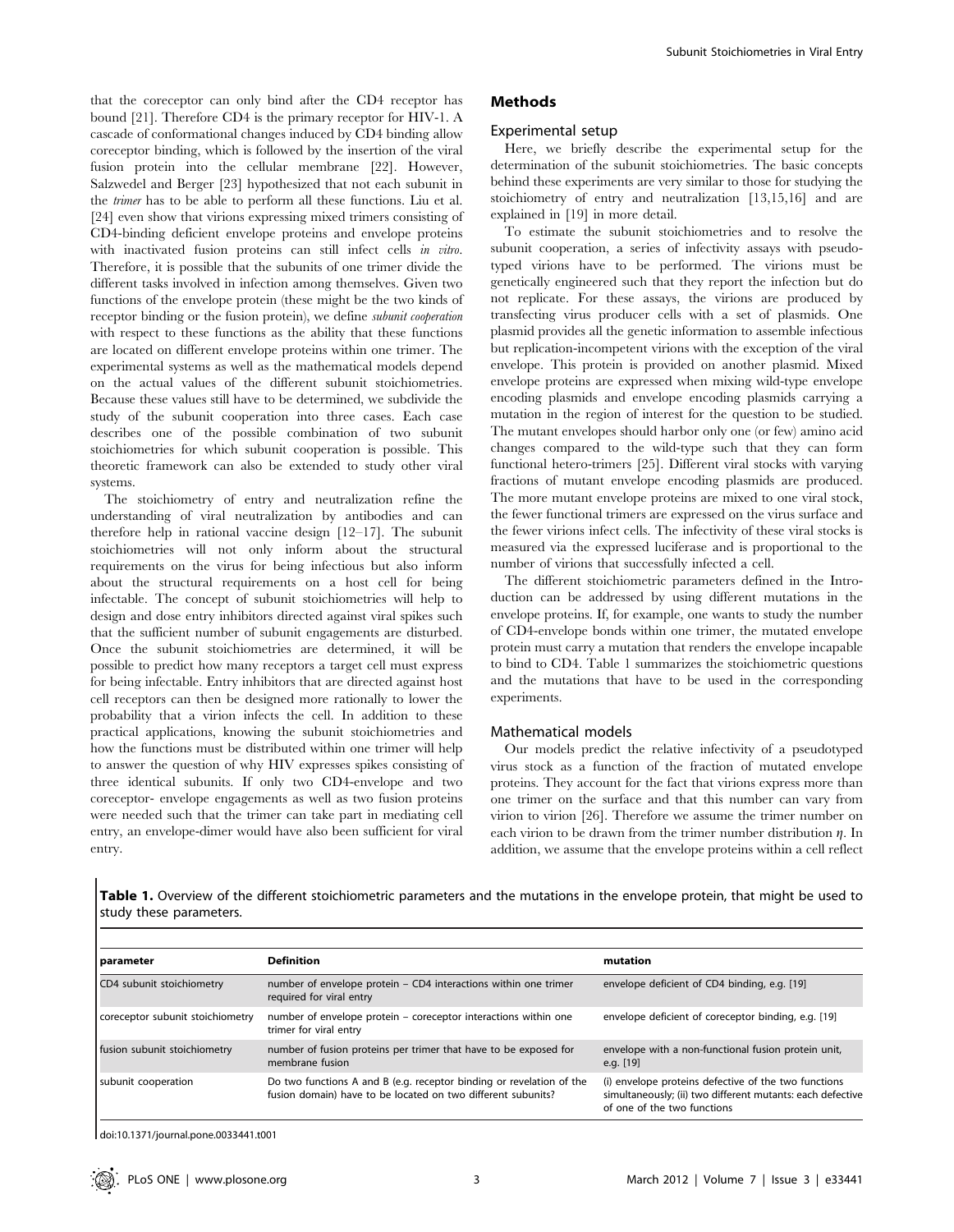|                   | <b>Table 2.</b> Parameter definitions.                                              |  |  |  |  |
|-------------------|-------------------------------------------------------------------------------------|--|--|--|--|
|                   |                                                                                     |  |  |  |  |
| S                 | number of trimers on virion                                                         |  |  |  |  |
| $\eta_s$          | probability that a virion has s trimers                                             |  |  |  |  |
| $\sigma_i$        | subunit stoichiometry for the receptor $i \in \{CD4, c0\}$                          |  |  |  |  |
| $\sigma_{\rm fu}$ | subunit stoichiometry of fusion                                                     |  |  |  |  |
| $f_{\rm wt}$      | fraction of plasmids encoding for wildtype envelope proteins                        |  |  |  |  |
| fcd4              | fraction of plasmids encoding for CD4 binding deficient envelope<br>proteins        |  |  |  |  |
| $f_{\rm co}$      | fraction of plasmids encoding for coreceptor binding deficient envelope<br>proteins |  |  |  |  |
| ffu               | fraction of plasmids encoding for fusion-incompetent envelope<br>proteins           |  |  |  |  |
| b                 | variable indicating whether envelope proteins cooperate with respect<br>to two      |  |  |  |  |
|                   | functions A and B $(b=1)$ or not $(b=0)$                                            |  |  |  |  |
|                   | stoichiometry of entry                                                              |  |  |  |  |

doi:10.1371/journal.pone.0033441.t002

the composition of envelope encoding plasmids used for generating the viral stock and that trimers form perfectly randomly, mathematically speaking according to a Binomial distribution, out of this envelope pool. Further we assume that the receptor density on the target cells is sufficiently high to bind every functional binding region. A trimer is counted as functional when the number of receptor-envelope interactions is at least as big as the subunit stoichiometry and the number of fusion proteins at least as big as the fusion subunit stoichiometry. A virion is counted as infectious when the number of functional trimers is at least as big as the stoichiometry of entry  $T$  [15].

Basically, we can differentiate two kinds of models on the level of the experimental requirements: models for systems with wildtype and one mutant envelope proteins and models for systems with wildtype and two mutations either on the same or two different envelope proteins. The first kind of models allow us to study the subunit stoichiometries. The second kind of model systems allow us to study the subunit cooperation. We classify our models according to this categorization. All parameters used in the models and their definitions are listed in table 2.

Models with one mutation. Pseudotyped virions harboring mixtures of wildtype envelope proteins and one type of mutant envelope proteins can be used in infectivity experiments to study subunit stoichiometries. Depending on the mutation, a onemutation system informs about the number of CD4-envelope bonds,  $\sigma_{CD4}$ , or coreceptor-envelope bonds,  $\sigma_{co}$  within one trimer that a trimer requires for taking part in mediating viral entry. Furthermore, the one-mutation system can inform about the number of fusion proteins within one trimer,  $\sigma_{\text{fu}}$ , that have to engage with the cellular surface such that the trimer takes part in mediating viral entry. All three stoichiometric parameters can be 1, 2 or 3 (in Figure 1A–C we illustrate the stoichiometries for the case  $\sigma_{CD4} = \sigma_{co} = \sigma_{fu} = 2$ .

For the models, it is not important which mutation prevents one envelope protein from engaging in the fusion process. Therefore, we present one model that can be used for estimating all three stoichiometric parameters. Let  $f_i$  be the fraction of envelope encoding plasmids with a mutation making CD4-binding  $(i=CD4)$  or coreceptor-binding  $(i=co)$  impossible respectively disrupting the fusion protein  $(i=f\mathfrak{u})$ . In the experiments the trimer's functionality depends on the number of mutations within one trimer and the actual stoichiometric parameter. Figure 2

| <b>ir</b> | <b>ir</b> |  | $\sigma$ |
|-----------|-----------|--|----------|
|           |           |  |          |
| +         |           |  | 2        |
|           |           |  | ാ        |

Figure 2. Dependence of the trimer's functionality on the subunit stoichiometry  $\sigma_i$ . Wildtype envelope proteins are colored black and mutant envelope proteins are colored red. Functional trimers are marked with "+" and non-functional trimers with " $-$ ". doi:10.1371/journal.pone.0033441.g002

shows which combinations of envelope proteins are functional for the possible values of the stoichiometries  $\sigma_i$ .

Let  $\eta = (\eta_0, \dots, \eta_{s_{\text{max}}})$  be the distribution of trimer numbers, i.e. the probability that a virion has s trimers is  $\eta_s$  for  $0 \leq s \leq s_{\text{max}}$ , and  $T$  the stoichiometry of entry, i.e. the minimal number of trimers required for mediating entry (as defined in [15]). To produce a virus stock, plasmid encoding for the genetic information of the virus as well as plasmids encoding for the different envelope proteins are mixed, and used to transfect virus producer cells. These plasmids are translated within the cell, and the translated envelope proteins form trimers that are transported to the viral surface. Let the fraction of plasmids encoding mutated envelopes be  $f_i$ . We assume that envelope proteins trimerize perfectly randomly, which means that the probability of a mutant envelope protein to be recruited into a trimer is only dependent on its frequency among all envelope proteins in the virus producer cell. The probability that a trimer has  $i$  mutants is then

$$
f_i^i (1 - ft)^{3 - i} \tag{1}
$$

A trimer takes part in mediating cell entry if at least  $\sigma_i$  subunits bind to the corresponding receptor. Therefore, a trimer is functional when it has no more than  $3-\sigma_i$  mutated envelope proteins. The probability for a trimer to be functional,  $\alpha_{\sigma_l}$ , is

$$
\alpha_{\sigma_l} = \sum_{i=0}^{3-\sigma_l} {3 \choose i} f_i^i (1-f_i)^{3-i} \tag{2}
$$

Given a virion with s spikes on its surface and the stoichiometry of entry T, the virion is able to infect a cell when it has  $T \le g \le s$ functional spikes. This means that the probability that a virion with s spikes is infectious can be calculated by summing the probabilities that a virion with  $s$  trimers has exactly  $g$  functional ones:

$$
\sum_{g=T}^{s} {s \choose g} \alpha_{\sigma_l}{}^g (1 - \alpha_{\sigma_l})^{s-g} \tag{3}
$$

According to our definition of the trimer number distribution,  $\eta$ , a virion has s virions with the probability  $\eta_s$ . Using the probability that a virion has  $s$  trimers, we can calculate the relative infectivity  $\mathbf{R}$ <sub>I</sub> of a viral stock with a fraction of  $f_i$  mutated envelope proteins as the weighted sum of the probability that a virion with  $s$  trimers is functional. Experimentally the infectivity of a pseudotyped viral stock is compared with the infectivity of a wildtype viral stock. Therefore, the relative infectivity has to be scaled with the probability that a wildtype virion is infective and we obtain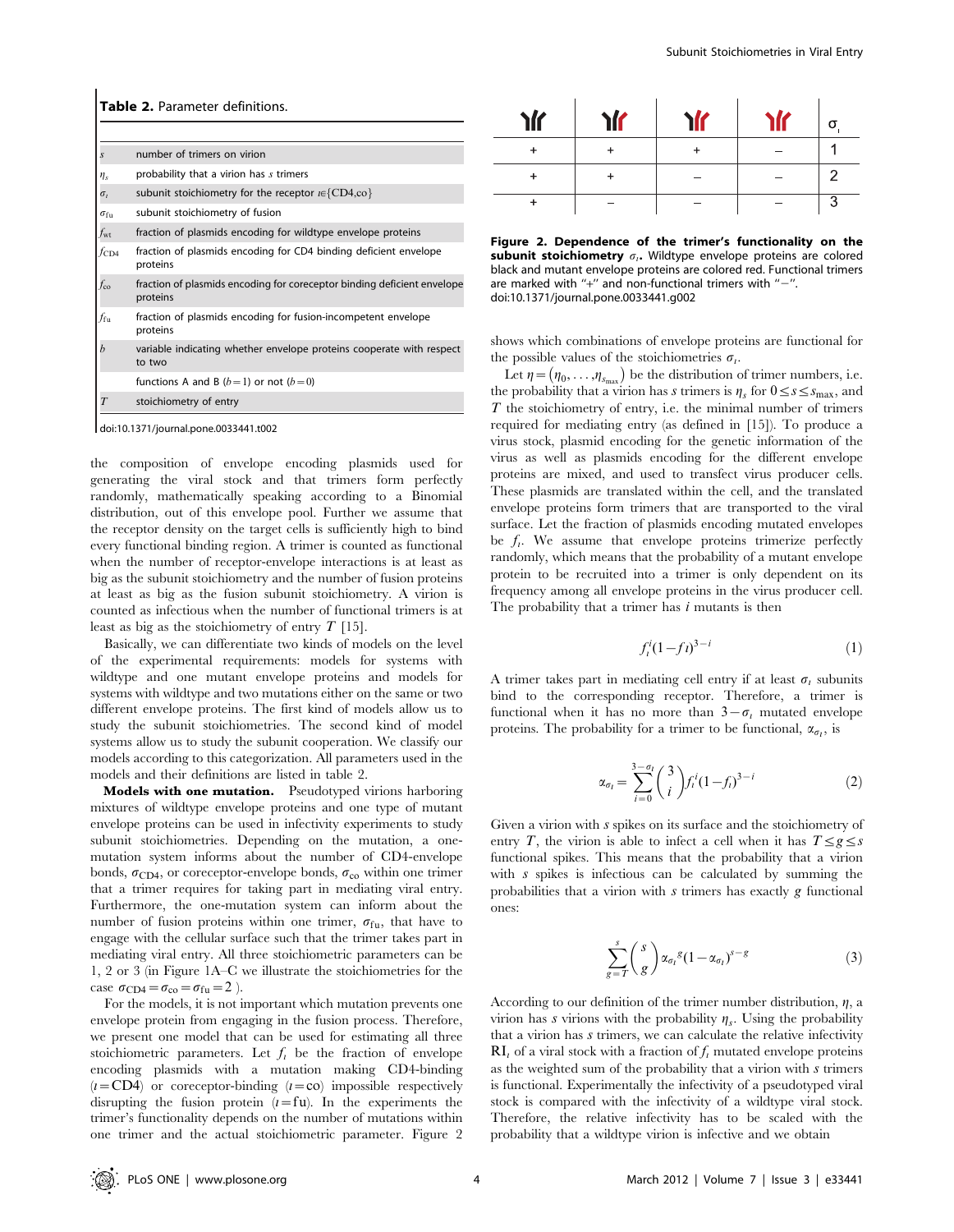$$
RI_{l}(\eta, T, f_{l}, \sigma_{l}) = \frac{\sum_{s=T}^{s_{\max}} \eta_{s} \left( \sum_{g=T}^{s} \binom{s}{g} \alpha_{\sigma_{l}}^{g} (1 - \alpha_{\sigma_{l}})^{s-g} \right)}{\sum_{i=T}^{s_{\max}} \eta_{i}} \qquad (4)
$$

Models with two mutations. There are three important steps involved in trimer mediated membrane fusion in HIV-1 entry that are subject of our subunit stoichiometric studies: CD4 binding, coreceptor binding and revelation of the fusion protein. To study whether the CD4 receptor and the coreceptor must bind to the same envelope subunit and whether the fusion protein must also be revealed in this subunit, only two functions should be tested in the same experimental system. This strategy minimizes confounding side effects arising by genetically engineering the envelope protein trimers. Three questions can then be addressed: (i) Do the CD4-receptor and the co-receptor bind to the same subunit? (ii) Does CD4 binding lead to the revelation of the fusion domain of the bound subunit, or another subunit within the trimer? (iii) Does coreceptor binding lead to the revelation of the fusion domain of the bound subunit, or another subunit within the trimer?

We define subunit cooperation in a more general context. Assume an enveloped virion with spikes on its surface that are engaged in mediating cell entry. Each spike has three identical subunits. Each subunit fulfills different functions required for cell entry. We denote the single subunit stoichiometries of two of these functions A and B with  $\sigma_A$  and  $\sigma_B$ , respectively, and assume that the actual values are known. Loosely speaking, no cooperation happens when the functions A and B are located on the same protomer and the two functions cooperate when they are located on different protomers. The exact definition of cooperation depends on the actual values of the single subunit stoichiometries. For  $\sigma_A = \sigma_B = 1$ and  $\sigma_k=1$ ,  $\sigma_k=2$ , for  $\kappa,\lambda\in\{A,B\}$  cooperation is defined in the sense that the different functions must be located on different protomers. For  $\sigma_A = \sigma_B = 2$  cooperation means that there is one protomer bound to A and B, one protomer only to A and the third protomer only to B. To study whether the two functions A and B cooperate, infectivity assays with pseudotyped virions expressing wild-type and mutated envelope proteins with two mutations must be employed. The mutations can be either present on the same envelope protein or on different proteins. Which envelope protein mutants should be used and which mathematical models have to be applied to address this question, depends on the values of the subunit stoichiometries  $\sigma_A$  and  $\sigma_B$ . If one of the functions has subunit stoichiometry 3, the second functional unit must be located on an envelope protein that is already engaged, independently of its subunit stoichiometry. If none of the subunit stoichiometries is 3, we have to distinguish the following cases as in the definition of subunit cooperation:

#### $\sigma_A=\sigma_B=1$

In the case of both subunit stoichiometries being one, there are two possibilities how the functional units A and B can be distributed over the three envelope proteins of the trimer. Either the two functions A and B are located on the same subunit within one trimer (no cooperation) or on different ones, i.e. different subunits cooperate and divide the functions among themselves. To address this question, the infectivity of pseudotyped virions must be measured that express mixed trimers of wildtype envelope proteins and mutant envelope proteins being defective of both functions A and B. In a scenario in which both functional units are located on different envelope proteins, trimers with two double-



Figure 3. Overview of the functional trimers (marked with "+") for different experimental setups for studying the location of functional units within one trimer. Mutations making the envelope protein defective for function A are colored red and those making the envelope defective for function B are colored blue. In the cases  $\sigma_A = \sigma_B = 1$  (A) and  $\sigma_k = 1$ ,  $\sigma_{\lambda} = 2$  (B), wildtype and envelope proteins defective of function A and B (double mutants) have to be used. In the case  $\sigma_A = \sigma_B = 2$  (C) wildtype, A-defective and B-defective envelope proteins have to be used in the infectivity assays with pseudotyped virions. The first row in each table correspond to a scenario in which the two functional units A and B must be located on the same envelope protein (no cooperation,  $b=0$ ). The second row correspond to a scenario in which the functional units have to be located on different envelope proteins (cooperation,  $b=1$ ). doi:10.1371/journal.pone.0033441.g003

mutant envelope proteins are not functional. In contrast, these trimers are functional in a situation in which both functions are located on the same envelope protein (see Figure 3 (A)).

For modeling these scenarios, we make predictions for the relative infectivity RI for varying fractions of double mutant Env encoding plasmids. Let  $f_{\text{dM}}$  be the fraction of envelope encoding plasmids with the double mutation. Within the transfected virus producer cell, these plasmids will be translated into envelope proteins being defective of both functions at the same time. Let  $b=0$  denote the scenario in which both functional units are present on the same envelope protein (no cooperation) and  $b=1$ denotes the scenario in which the two functions are divided between two different envelope proteins (subunit cooperation). The probability that a trimer is functional depends on the number of double mutants and the mode of cooperation:

$$
\alpha_b = \sum_{m=0}^{1} {3 \choose m} f_{\text{dM}}^m (1 - f_{\text{dM}})^{3-m} + \mathbb{1}_{\{b=0\}} 3 f_{\text{dM}}^2 (1 - f_{\text{dM}}) \tag{5}
$$

To calculate the relative infectivity, the probability of forming a functional trimer in equation 4 has to be replaced by equation 5:

$$
RI(\eta, Tf_{dM}, b) = \frac{\sum_{s=T}^{s_{\text{max}}} \eta_s \left( \sum_{g=T}^{s} \binom{s}{g} \alpha_b^g (1 - \alpha_b)^{s - g}}{\sum_{t=T}^{s_{\text{max}}} \eta_t} \right)
$$
(6)

 $\sigma_{\kappa}=1$ ,  $\sigma_{\lambda}=2$  for  $\kappa,\lambda\in\{A,B\}$ 

In this scenario, one of the two functional units A or B has subunit stoichiometry one and the other subunit stoichiometry two. There are two possibilities how the three functions can be distributed over the trimer. Either one  $\kappa$ -unit is present at one of the envelope proteins with the functional  $\lambda$ -unit (no cooperation),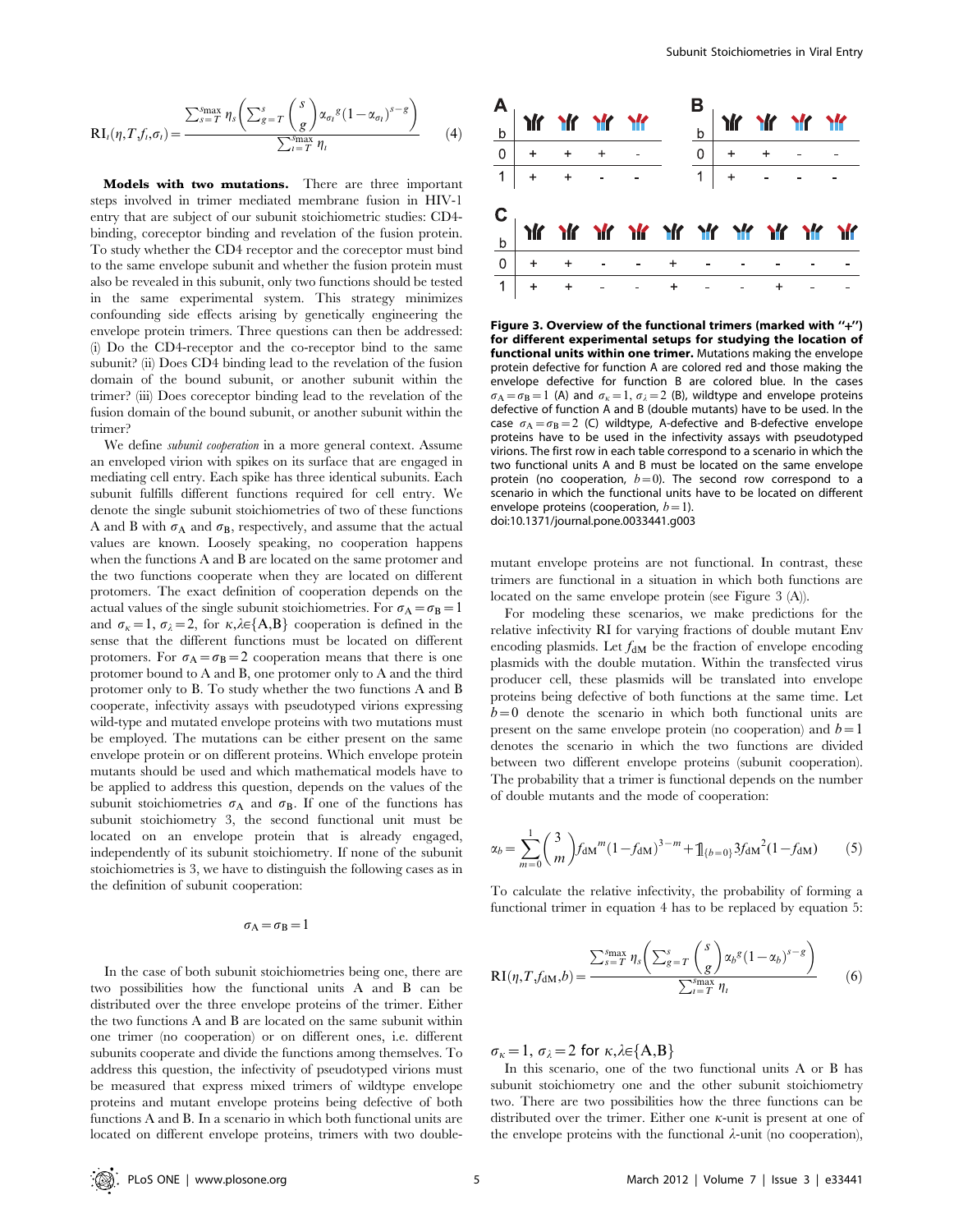denoted by  $b=0$ , or the *k*-unit is present on an envelope protein without any of the two  $\lambda$ -units (cooperation), denoted by  $b=1$ . Figure 3 (B) shows all possible trimer combinations and their functionality depending on the two scenarios. By adapting the probability to form a functional trimer, we obtain for the relative infectivity:

$$
RI(\eta, T, f_{\text{dM}}, b) = \frac{\sum_{s=T}^{s_{\text{max}}} \eta_s \left( \sum_{g=T}^{s} \binom{s}{g} \alpha_b^g (1 - \alpha_b)^{s - g}}{\sum_{i=T}^{s_{\text{max}}} \eta_i} \tag{7}
$$

with the probability to from a functional trimer in this scenario:

$$
\alpha_b = (1 - f_{\text{dM}})^3 + \mathbb{1}_{\{b=0\}} 3f_{\text{dM}} (1 - f_{\text{dM}})^2 \tag{8}
$$

$$
\sigma_{\rm A}=\sigma_{\rm B}=2
$$

If both subunit stoichiometries are two, there are two possible scenarios how the four functions can be distributed over the three envelope proteins of one trimer. As there is only one site for function A and one site for function B per envelope protein, either both functions have to be located on the same two envelope proteins  $(b=0, no cooperation)$  or one of the trimer has the two functions A and B and the other two envelope proteins have either function  $(b=1,$  cooperation). An experimental setup with a mixture of wildtype envelope proteins and two single mutant envelope proteins allows us to study this question. One envelope protein mutant must harbor a defect in the functional unit A. The other mutated envelope protein must render this envelope protein defective for function B. In total, there are three different envelope proteins in the envelope pool within the virus producer cell. 10 different trimers can form. Figure 3 (C) shows these envelope combinations and their functionality in the cooperation as well as the non-cooperation scenario.

Let  $f_A$  be the fraction of plasmids encoding for envelope proteins that are A-defective and  $f_{\rm B}$  the fraction of plasmids encoding for B-defective envelope proteins. Note that  $0 \le f_A$ ,  $f_B \le 1$ and the fraction of wildtype envelope encoding plasmids,  $f_{\rm wt}$ , simply is  $f_{\rm wt} = 1 - (f_{\rm A} + f_{\rm B})$ . Hence, the relative infectivity in this scenario is

$$
RI(\eta, Tf_A, f_B, b) = \frac{\sum_{s=T}^{s_{\text{max}}} \eta_s \left( \sum_{g=T}^s \binom{s}{g} \alpha_b^g (1 - \alpha_b)^{s - g} \right)}{\sum_{i=T}^{s_{\text{max}}} \eta_i} \tag{9}
$$

where

$$
\alpha_b = f_{\rm wt}^3 + 3f_{\rm wt}^2(f_A + f_B) + \mathbb{1}_{\{b=1\}} 6f_{\rm wt} f_A f_B \tag{10}
$$

is the probability that a trimer is functional.

#### Results

#### Identifying subunit stoichiometries

In the Model section we derived the relative infectivity of pseudotyped viral stocks expressing mixed trimers for estimating the CD4 subunit stoichiometry, the coreceptor subunit stoichiometry and the fusion subunit stoichiometry. The model (equation 4) stays the same for any subunit stoichiometric estimation. Only the viral stocks for the infectivity assays differ in the corresponding envelope mutation. Therefore, we show the properties of the model for estimating subunit stoichiometries generically without specifying one particular subunit stoichiometry.

The relative infectivities for the subunit stoichiometry  $\sigma_i = 1,2,3$ , as functions of the fraction  $f_i$  of envelope proteins with a mutation are predicted to be sigmoid curves. The smaller the subunit stoichiometry is, the higher the fraction of mutated envelope proteins,  $f_i$ , must become to decrease the relative infectivity (Figure 4A). In this Figure, the number of trimers on virions is fixed to 10 ( $\eta_s = 1$  for  $s = 10$ ,  $\eta_s = 0$  else) and the stoichiometry of entry  $T=8$ .

In Figure 4B we show the effect of the stoichiometry of entry  $T$ , on the predictions of the relative infectivity. The higher the stoichiometry of entry is, the smaller must be the fraction of mutated envelope proteins for a decrease in the relative infectivity (solid blue and black lines). By increasing the subunit stoichiometry,  $\sigma_i$  and simultaneously decreasing the stoichiometry of entry, T, the predictions for the relative infectivity can become very similar (blue curves in Figure 4B). Therefore it is important to first determine the stoichiometry of entry according to [15] before being able to estimate the subunit stoichiometry. In this Figure, the trimer numbers on virions are fixed to 10.

The trimer number distribution,  $\eta$ , also influence the predictions of the relative infectivity. The higher the mean number of trimers on the virions, the higher must the fraction of mutated envelope proteins be to observe a decrease in relative infectivity. Figure 4C in which the mean number of trimers is 10 (solid curves) and 36 (dashed curves), respectively, shows this effect. The predictions for the relative infectivity become smoother for increasing variance. The variances for the black curves in Figure 4C are 0 and for the red curves the variances are 24 (solid red curve) and 444 (dashed red curve). The subunit stoichiometry in Figure 4C is set to  $\sigma_l = 1$  and the stoichiometry of entry  $T = 8$ .

Figure 4 shows, that the trimer number distribution and the stoichiometry of entry have important effects on the predictions of the relative infectivity and as a consequence on estimating the subunit stoichiometries. Therefore it is necessary to determine these quantities before estimating the subunit stoichiometries (as described in [15]). Zhu et al. [26] investigated trimers on HIV-1 virions and found a mean trimer number of 14 with variance 49. However, they observed only 40 virions. This small sample size is not sufficient to extrapolate the empirical trimer number distribution as a valid approximation of the real trimer number distribution. Instead, we use a discretized **B**-distribution with mean 14 and variance 7 [15,17] as a trimer number distribution for the following figures and for the estimates in the section ''Example: reanalysis of data of Yang et al. [19]''. In [15] we reanalyzed a data set by Yang et al. [13] with our models for the stoichiometry of entry and obtained  $T=8$  for our basic model. But we also showed that there is considerable uncertainty in this estimate originating in very stringent assumptions made in the basic model. Despite the uncertainties in the estimate of the stoichiometry of entry we use this value for all estimations of the subunit stoichiometries in the following sections to demonstrate the methods we provide in this paper. The resulting estimates should be taken with care and may need to be revised once better estimates of the stoichiometry of entry are available.

#### Do envelope proteins cooperate within one trimer?

To identify whether e.g. the CD4 receptor and the coreceptor bind to the same envelope protein within one trimer, we introduced the more general concept of subunit cooperation. This framework can generally be used to study viruses expressing envelope proteins that have to bind to more than one receptor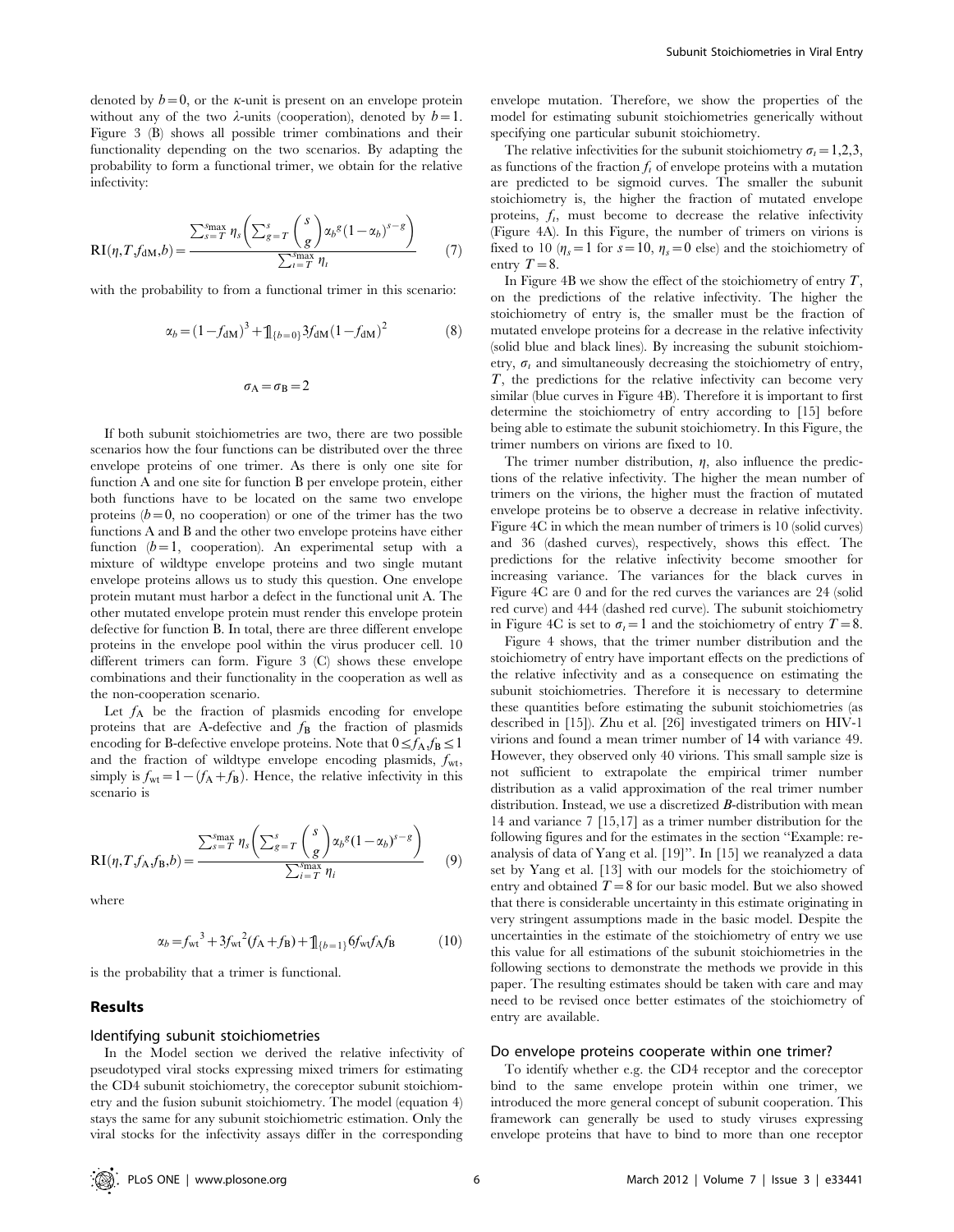



fraction of mutated envelope proteins, f

Figure 4. Predictions for the relative infectivity for different subunit stoichiometries in the basic model (equation 4). For plot (A) and (B) we assume that virions have exactly 10 trimers. For plot (A) and (C) we fix the stoichiometry of entry at  $T=8$ , according to our estimate in [15]. (A) Influence of the subunit stoichiometry  $\sigma_i$  on the predictions for the relative infectivity. (B) Higher stoichiometries of entry shift the RI curve to the left (solid curves). Together with the effect of the subunit stoichiometry one can find parameter combinations of  $\sigma_i$  and T that lead to similar predictions (blue curves). (C) Dependence of the relative infectivity on the trimer number distribution. doi:10.1371/journal.pone.0033441.g004

and/or carry a fusion domain on the envelope protein. The subunit stoichiometries of the different functions must be estimated first with the model framework presented above on the basis of infectivity experiments with pseudotyped virions. Once the stoichiometries are determined one can study whether the envelope protomers of one spike have to cooperate for the spike to be functional. Cooperation can only occur when the subunit stoichiometries of two studied functions are both less than the number of envelope proteins per viral spike. Here we developed a framework for trimeric viral spikes as they are expressed on HIVvirions. The experimental setup to determine subunit cooperation as well as the model framework is dependent on the actual values of the subunit stoichiometries of the two functions, denoted with  $\sigma_A$  and  $\sigma_B$ . These stoichiometric parameters have to be determined before the mode of subunit cooperation can be identified. In the case  $\sigma_A = \sigma_B = 1$  and in the case  $\sigma_{\kappa}=1$ ,  $\sigma_{\iota}=2$ ,  $\kappa$ , $\iota\in\{A,B\}$ , similar experimental setups must be used. The case  $\sigma_A = \sigma_B = 2$  requires a more advanced experimental setup. In any case, trimer tables inform about whether a trimer is functional or not and are an easy tool to understand the model equations. In the following we describe the results for the case  $\sigma_A = \sigma_B = 2$  separately from the two other cases.

The models are based on the assumption that every potential binding site will be bound by the corresponding receptor. This can be guaranteed by using a target cell line with high receptor densities. Virions with a number of functional trimers exceeding the number of functional trimers needed for cell entry are assumed to end up infecting a cell with a certain probability. This probability cancels out in the expressions for the relative infectivity (equations 4, 6, 7, 9) because we compare the infectivity of pseudotyped virus stocks with the infectivity of a wild-type stock. This is why our models do not inform about the order with which the receptors bind to the protomers. However, for HIV there is experimental evidence that CD4 receptors have to bind first, followed by the coreceptor which induce the revelation of the fusion protein [21,22].

#### $\sigma_A = \sigma_B = 1$  or  $\sigma_k = 1$ , for at least one  $\kappa \in \{A,B\}$

If at least one of the two subunit stoichiometries of the functional units A or B is one, infectivity assays with different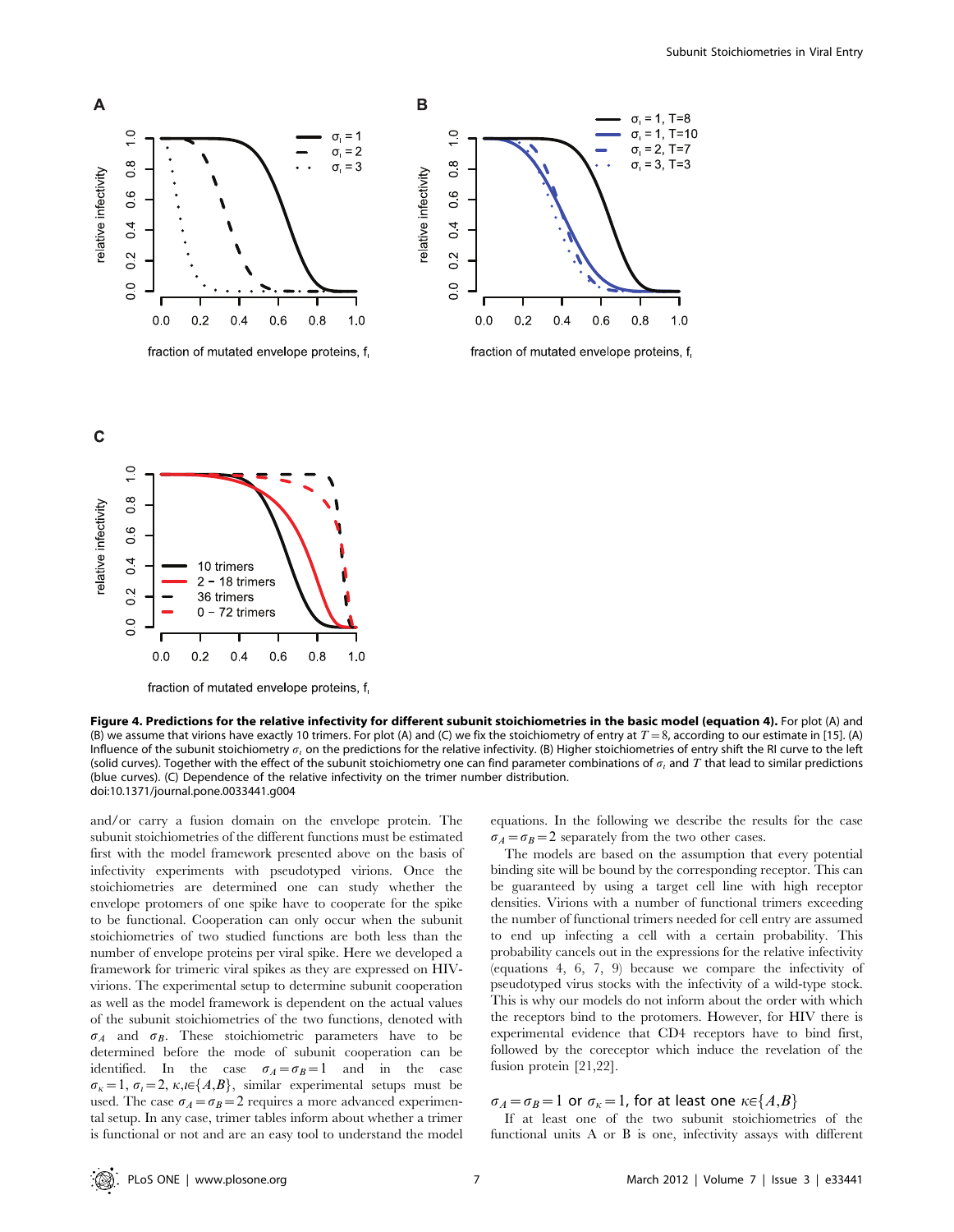pseudotyped virus stocks expressing wildtype and mutated envelope proteins have to be performed. The mutated envelope protein must have mutations in the regions of the functional units A and B such that both functional units in this mutated envelope protein are defective. Differently mixed trimers have different functionalities (Figure 3 (A) and (B)). The predictions for the relative infectivity in the different scenarios are based on the different functionalities of the trimers with wildtype and mutant envelope subunits.

Figure 5 shows the predictions for the relative infectivity in a system with two mutations on the same envelope subunit. In Figure 5(A), the two subunit stoichiometries of the functional units A and B are both  $\sigma_A = \sigma_B = 1$ . The solid curve shows the predictions for a scenario in which both functional units have to be located on the same envelope protein and the dashed curve shows the predictions of the relative infectivity for a scenario in which the two functional units can also be located on different envelope subunits.

In Figure 5(B) we show the predictions for the relative infectivity for the scenario in which one of the functional units has subunit stoichiometry 1 and the other subunit has stoichiometry 2. If the functional units must be located on different subunits, only wildtype homotrimers are functional trimers (second row in Figure 3(B)). The predictions for the relative infectivity in this scenario is shown by the dashed curve in Figure 5(B). If the functional unit with the  $\sigma=1$ -stoichiometry has to be located on an envelope protein with a functional unit of the  $\sigma=2$ stoichiometry, the predictions for the relative infectivity look different (solid curve in Figure 5(B)). For the predictions of the relative infectivity in Figure 5 we assumed the stoichiometry of entry to be  $T=8$  and as trimer number distribution we assumed the discretized B-distribution with mean 14 and variance 49 (in accordance to [15]).

#### $\sigma_A=\sigma_B=2$

If both functional units have subunit stoichiometries two, an experimental setup with wildtype and envelope proteins simultaneously defective of A and B would not allow to dissect subunit cooperation. Instead pseudo-typed virions expressing trimers with wildtype envelope proteins as well as envelope proteins with mutations making the functional unit A defective and mutated envelope proteins with a defect in the functional unit B are required. By mixing three different envelope proteins, ten different trimers can be distinguished (Figure 3(C)). Two scenarios are possible:  $(b = 0)$  both functional units have to be located on the same two envelope proteins,  $(b = 1)$  one envelope protein in the trimer has the functional unit A and B, the two other envelope proteins have a different functional unit each.

One now can predict the relative infectivities as a function of the fraction of A defective envelope protein,  $f_A$  and B defective envelope protein,  $f_B$ . This means that one obtains relative infectivity planes instead of relative infectivity curves. In Figure 6(A) we show these predictions. The blue plane is the prediction for a scenario in which the two functional units must be located on the same envelope protein  $(b = 0, no cooperation)$  and the grey plane is the prediction for the cooperation scenario  $(b = 1)$ . The relative infectivity planes differ for fixed values of the fraction of one of the mutants. Figure 6(B) shows the distance between the planes for the two cooperation scenarios as a function of the fraction of the fixed mutant. This distance is a measure for the distinguishability of the two scenarios. The maximal distinguishability is reached when fixing one mutant at a value of 0.265. The predictions for the two different scenarios are shown in Figure 6(C). This means that it is not necessary to determine the entire relative infectivity planes. To determine the entire planes would require 66 different viral stocks for a sufficiently high resolution. Instead, 8 different viral stocks with one fraction of mutant envelope encoding plasmids being fixed at 0.265 and the other varying between 0 and 0.735 will suffice. These predictions are made under the assumption of a discretized B-distribution with mean 14 and variance 49 for the trimer number distribution and the stoichiometry of entry  $T=8$  and may vary for other parameters, and may have to be revised if these input parameters change.

#### Example: re-analysis of data of Yang et al. [19]

Yang et al. [19] studied the subunit stoichiometry with a combination of infectivity experiments and models for HIV-1.



Figure 5. Predictions for the relative infectivity for different subunit stoichiometries using a double mutant that is defective of both function A and B for the single subunit stoichiometries (A)  $\sigma_A=\sigma_B=1$  (corresponding to the trimer table in figure 3 (A)) and (B)  $\sigma_k=1, \sigma_k=2$  for  $\kappa,\lambda\in\{A,B\}$  (corresponding to the trimer table in figure 3 (B)). doi:10.1371/journal.pone.0033441.g005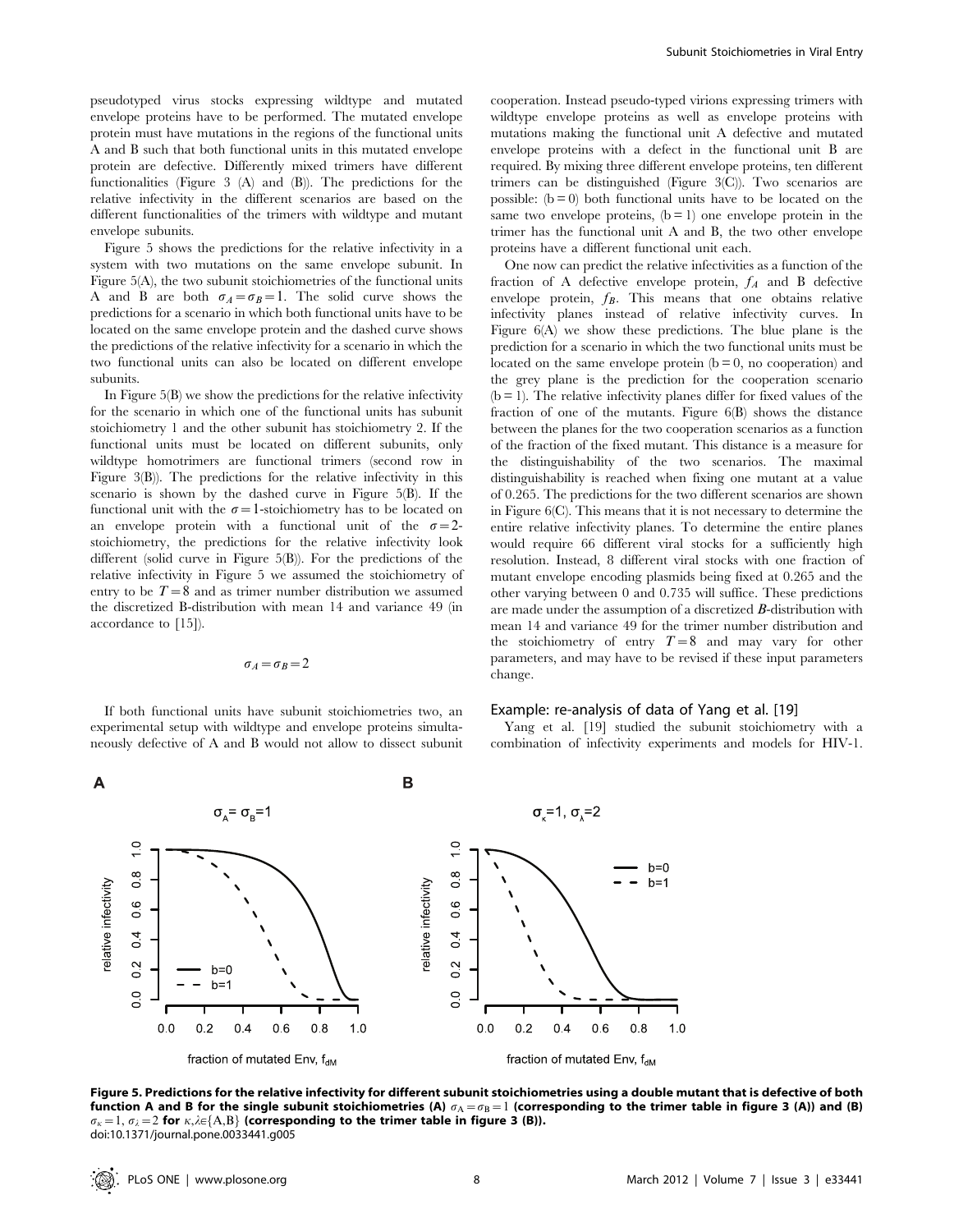

**Figure 6. Predictions for the relative infectivity for**  $\sigma_A = \sigma_B = 2$ . (A) The relative infectivity is shown as a function of the fractions of envelope proteins defective of function A,  $f_A$ , and the fraction of envelope proteins defective of function B,  $f_B$ . The grey plane shows the predictions for a model in which the two functional units A and B are located on the same envelope protein, the blue plane the model in which these function can be located on different envelope proteins. (B) The difference between the two models is the highest, if the fraction of one mutant is fixed at 0.265. (C) The relative infectivity for an experimental system in which the fraction of one mutant is fixed at maximum distinguishability and the fraction of the other mutant envelope protein is varied. doi:10.1371/journal.pone.0033441.g006

Their model did not account for the fact that virions have a variable number of trimers on their surfaces. Zhu et al [26] counted the number of trimers on 40 virions and found in the mean  $14+7$  trimers. On the basis of an earlier data set of Yang et al [13] and the discretized B-distribution, we estimated the stoichiometry of entry to be  $T=8$  in the basic model [15]. We use this distribution and the respective estimate to demonstrate the estimation of the subunit stoichiometry with the basic model.

In their experiments, Yang et al. used  $HIV-1<sub>YU2</sub>$  and  $HIV-1<sub>YU2</sub>$  $1_{\text{HXBc}}$  in 5 different experimental setups [19]. For the HIV- $1_{\text{YU2}}$ system, they performed three series of experiments. (i) Wildtype envelope proteins are coexpressed with D368R mutant envelope which makes the envelope CD4 binding defective. (ii) Wildtype envelope proteins are coexpressed with R315G/L317S. This mutation makes the envelope CCR5 binding defective. (iii) Wildtype envelope proteins are coexpressed with L520E mutant.

This mutation introduces a charged residue in the normally hydrophobic peptide that disrupts membrane fusion.

For the HIV- $1_{\text{HXBc}}$ , they studied two experimental setups with two different mutations. (iv) Wildtype envelope proteins are coexpressed with D368R mutated envelope protein. This mutation hinders CD4 binding. (v) Wildtype envelope proteins are coexpressed with R308L mutated envelope protein. This mutant is CXCR4 binding defective.

Figure 7 shows the data points as well as the relative infectivities assuming the discretized B-distributed trimer number and stoichiometry of entry  $T=8$ . The relative infectivity for the  $HIV-1<sub>YU2</sub>$  fusion proteins and the data for  $HIV-1<sub>HXBC</sub>$  differ from those obtained for HIV-1 $_{\text{YU2}}$ . However, assuming the stoichiometry of entry  $T=8$  and the discretized B-distributed trimer number with mean 14 and variance 49, the best estimate for the different subunit stoichiometries is two independent of the studied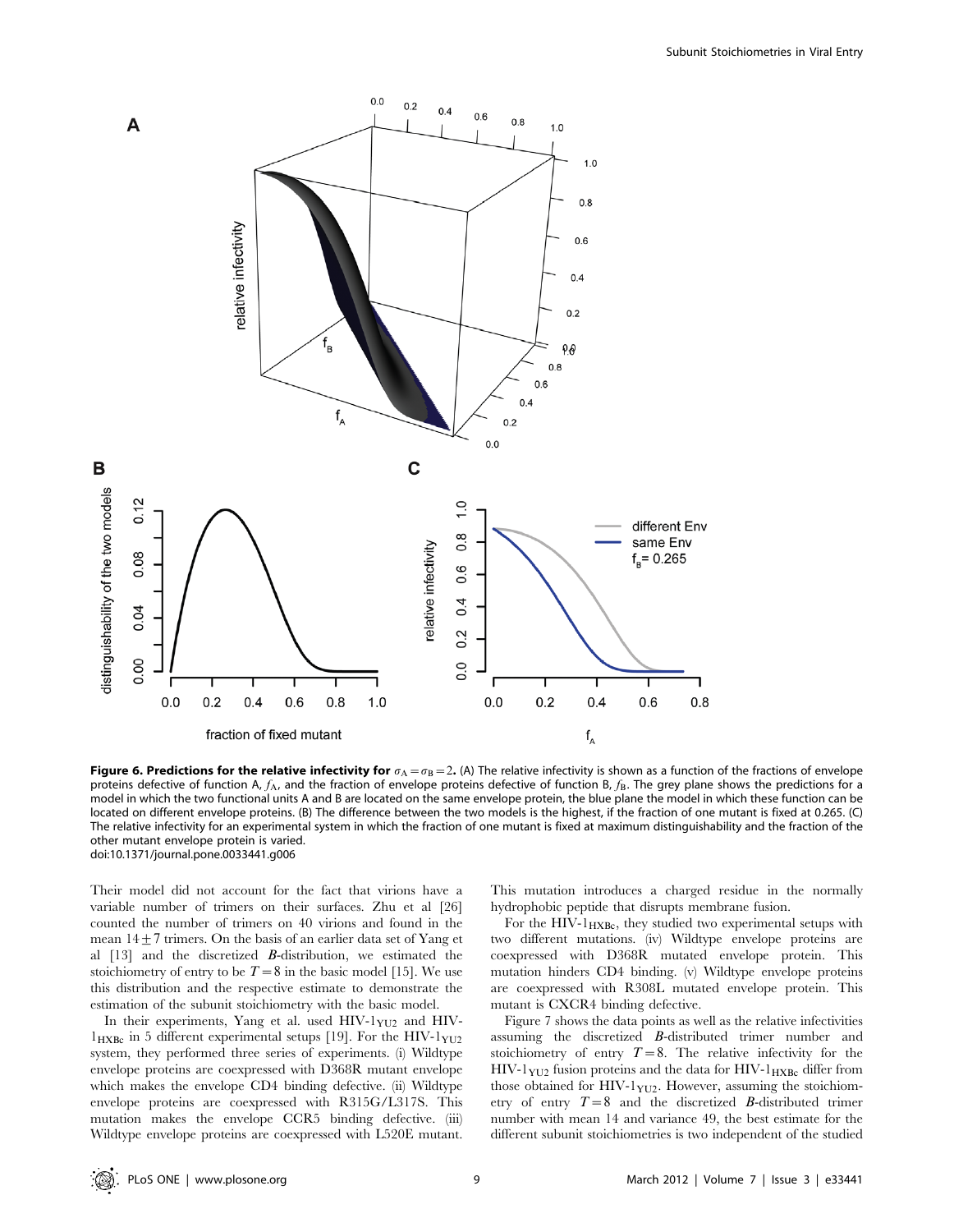

fraction of mutated Env,  $f_c$ 

Figure 7. Predictions for the relative infectivity for different HIV-1 subunit stoichiometries using one type of mutated envelope protein. With this prediction the subunit stoichiometries for CD4- and coreceptor binding as well as for fusion proteins can be estimated. For this plot the basic model with stoichiometry of entry  $T=8$  and the discretized *B*-distributed trimer number are assumed. doi:10.1371/journal.pone.0033441.g007

backbone and receptor. A bootstrap routine on the different data sets confirms these subunit stoichiometries; 100% of the bootstrap replicates result in an estimate of two for all the data sets except the fusion protein in the YU2 setting: 5.9% of the replicates give estimates of three and 94.1% of the replicates lead to an estimate of the subunit stoichiometry of two for this setup. This estimate of the subunit stoichiometries remain the same for  $7 \le T \le 10$ , assuming the B-distributed trimer number with mean 14 and variance 49. The bootstrap routine for  $T=7$  leads to higher uncertainties in the estimates for the YU2/fusion protein, the HXBc2/CD4 and the HXBc2/gen combinations (approximately 10%  $\sigma$  = 3 and 90%  $\sigma$  = 2). For T = 9 and T = 10 the estimates for the subunit stoichiometries are two in 100% of the replicates except for the YU2/CD4 combination (over 82%  $\sigma = 2$ , the rest  $\sigma$  = 1). However, a bootstrap routine with only four data points per data set does not have strong statistical power. As Yang et al. did not use double mutants in their experiments nor combinations of wild-type envelope proteins and two envelope mutants, we cannot apply our framework for identifying potential subunit cooperation to this data.

#### **Discussion**

In this paper we developed a mathematical framework to estimate subunit stoichiometries of viral spikes with a special focus on HIV trimers. The term subunit stoichiometry was formerly used to describe the number of envelope protomers that have to function to allow the whole trimer to take part in viral entry. We refine this term by studying the numbers of envelope proteins within one trimer that have to engage with CD4 receptors (CD4 subunit stoichiometry) and coreceptors (coreceptor subunit stoichiometry) as well as the number of fusion proteins that have to be revealed within one trimer such that this trimer takes part in mediating cell entry. With our models we identified two important input parameters that strongly influence the estimation of the subunit stoichiometries with infectivity assays using pseudotyped virions: The numbers of trimers on the different virions (the trimer number distribution) and the number of trimers that engage in mediating cell entry (stoichiometry of entry, [15]). Therefore, we

strongly propose experimentalists to study the trimer number distribution and the stoichiometry of entry before estimating the subunit stoichiometries.

In our models, we predict the relative infectivities as functions of the stoichiometry of entry  $T$ , the trimer number distribution  $\eta$ , and the fraction of mutated envelope proteins  $f_i$  under the assumptions that

- $\bullet$  the fraction of mutated envelope encoding plasmids  $f_i$  reflects the fraction of mutated envelope proteins in the virus producer cell from which trimers are sampled
- three envelope proteins are chosen perfectly randomly from the envelope pool to form a trimer, i.e. the number of mutated envelope proteins is Binomial distributed
- the trimers can move freely on the virion's surface and are recruited to the binding site
- $\bullet$  the virion is infective if it has at least T functional trimers

The models based on these assumptions are called *basic models*. Because none of these assumptions have been experimentally corroborated yet, we considered model extensions relaxing each of these assumptions in our studies of the stoichiometry of entry and neutralization [15,17]:

- In the *imperfect transfection model* we allow the fraction of mutant envelope proteins in the envelope pool to differ from the fraction of mutant Env-encoding plasmids.
- For the *segregation model* we relax the assumption of binomialdistributed trimer assembly, i.e. the formation of trimers with only wild-type or mutant envelope proteins becomes more likely.
- $\bullet$  In the *proximity model*, we assume that trimers have to be sufficiently close to each other for taking part in mediating cell entry.
- $\bullet$  In the *soft threshold model* we relax the assumption of a strict thresholds for entry and scale the probability that a virion is infective with the number of trimers on its surface.

When fitting the imperfect transfection model and the segregation model to entry data [15], we obtain estimates for the imperfect transfection and the segregation model predicting that almost only homotrimers are expressed on the pseudotyped virions. The trimer tables in Figures 2 and 3 show that, in this case, neither the subunit stoichiometries nor the subunit cooperation could be estimated out of infectivity data with pseudotyped viruses. However, evidence for formation of mixed trimers was found in several studies [24,27]. To fully understand stoichiometries in the context of virus entry and neutralization, it is therefore necessary to determine the degree of segregation or imperfect transfection with experiments rather than relying on simultaneous estimates of these parameters, already suggested in [15,17]. The proximity model makes the assumption that trimers have fixed positions on the viral surface and cannot move. As the viral envelope stems from the cellular surface in which receptors can move freely, fixed trimer positions seem unlikely. The soft threshold model relaxes the assumption that virions that have fewer than  $T$  trimers cannot infect at all. The uncertainty in estimating the relevant parameters are extremely high. Therefore we only showed the model framework for the basic model in the present paper. However, as soon as more information on the imperfect transfection and segregation parameters, fixed trimer position and requirements for viral entry is available, the models for studying the subunit stoichiometries can be extended accordingly. To this end, the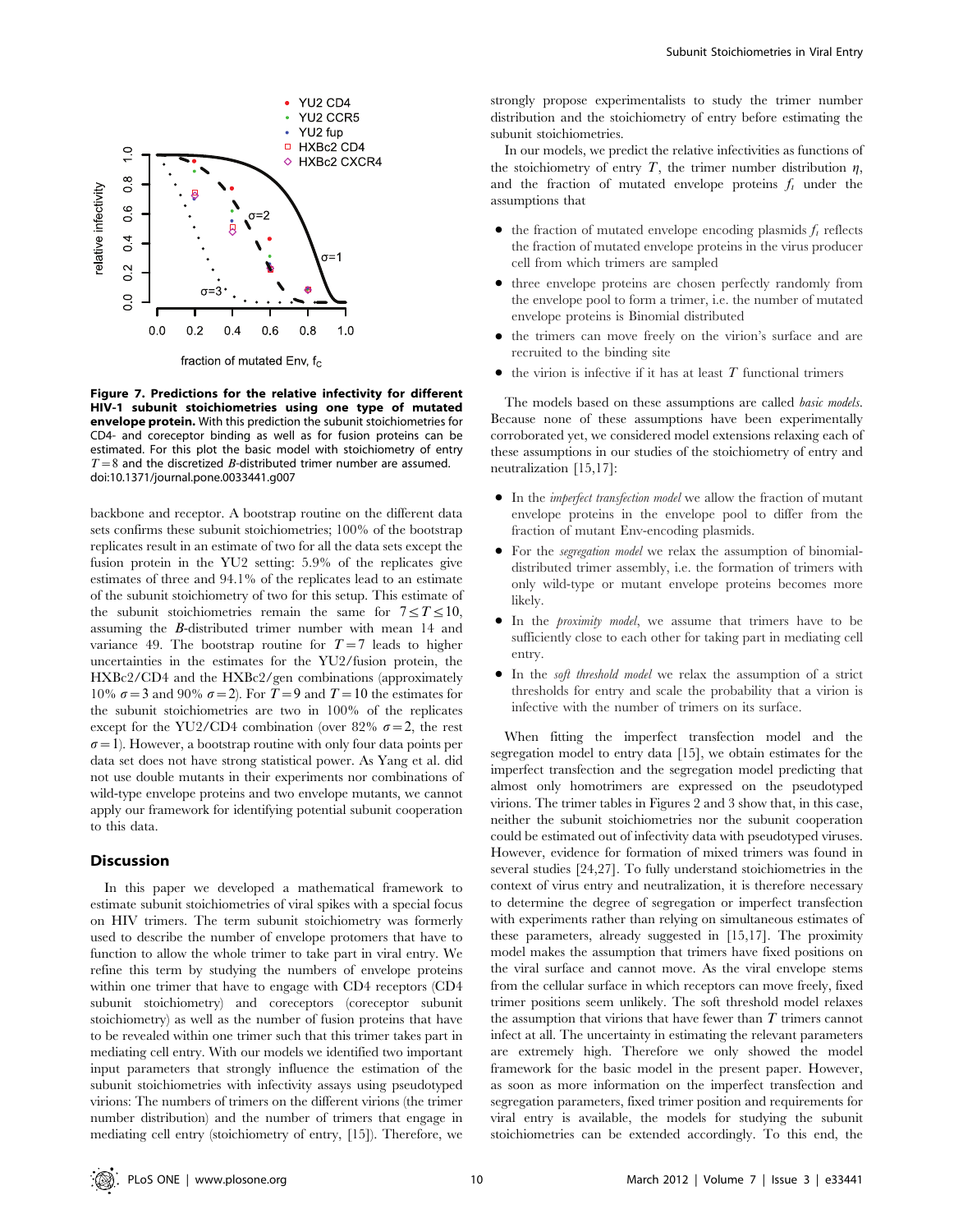probability to form a functional trimer must be adjusted following the lines presented in [15,17].

In addition, we describe an experimental setup and the corresponding mathematical models to test whether two functions have to be located on the same envelope protein. In the case of HIV-1, one can address with this framework whether (i) the CD4 receptor and the coreceptor must bind to the same envelope protein, (ii) the fusion protein of the same envelope protein is revealed as the CD4 receptor has bound to or (iii) the fusion protein of the same envelope protein is revealed as the coreceptor has bound to. We demonstrate which mutations have to be used in infectivity assays with pseudotyped virions to obtain signals that allow to determine the two binding scenarios in a general setting dependent on the values for the single subunit stoichiometries. This model extension is inspired by the HIV trimer to which CD4 and coreceptors must bind for cell entry. Conformational changes induced by CD4 binding make the coreceptor binding possible [28]. These studies are performed for monomers [21,29,30]. The possibility that binding of one CD4 receptor to one envelope protein within the trimer induces also conformational changes in the neighboring envelope proteins has not been ruled out. Therefore, it might be possible that coreceptor binding might happen at a different envelope protein, e.g. due to steric hindrance. The framework we developed for testing this potential cooperation identifies which experiments have to be done when the actual values for the subunit stoichiometries are finally determined. In the specific case of the subunit stoichiometries being two, an experimental system with two different envelope mutants and the envelope wildtype must be employed. The experimental work for such systems would be enormous if one wants to test all possible pseudotyped viral stocks. With our framework we showed, that only a small number of experiments are already sufficient for identifying subunit cooperation.

The concept of subunit stoichiometries might be also helpful for other viruses that enter host cells via binding of their surface proteins to more than one host cell receptor. We will illustrate how our models can be extended with the following two examples:

The haemagglutinin (HA) of Influenza virus is the viral spike that binds the viruses to cell-surface glycoconjugates and after endocytosis it mediates fusion of the viral and endosomal membrane. As the HIV-1 spike, HA consists of there identical subunits, each being a dimer of two polypeptides  $HA_1$  and  $HA_2$ [31]. The experimental system for studying the HA subunit stoichiometries must consist of a pseudo-typed viral system with HA subunits resistant against glycoconjugate binding and mediating fusion in the endosome. Infectivity experiments with these pseudo-typed virions can be used to estimate the number of glycoconjugates that have to bind to the HA and the number of fusion domains that have to interact for mediating membrane fusion. In addition, by using the concept of co-function subunit stoichiometries, one can also find out which of the HA subunits must bind to the glycoconjugates and reveal the fusion domain.

The other example considers the hepatitis C Virus (HCV) which enters its target cells via endocytosis but attaches first to glycosaminoglycans (GAG) and CD81 on the target cell surface [32]. The spikes that establish contact to those receptors consist of two envelope glycoproteins E1 and E2 assembling as non-covalent dimers [33]. By using an in vitro cell infection system in combination with envelope variants resistant against GAG or CD8, one can study how many of these receptors have to bind to the dimer and how this receptor binding interacts.

The caveats of our suggested method are mostly limitations in the experimental system. In vitro infectivity assays can only be performed with viruses for which infectable cell lines exist. In

addition, the viruses must be genetically engineered with the technique of pseudotyping viruses. For the envelope proteins, mutations are needed that confer resistance to receptor binding or that have defective fusion proteins. These envelopes must also be integrated into the spike along with the wild-type variants of the envelope protein.

For HIV-1, Yang et al. [19] already performed infectivity experiments with pseudo-typed viruses expressing mixed trimers of wild-type and mutant envelope proteins. Several different mutants were used that made one envelope CD4-binding deficient, coreceptor-binding deficient and had defects in the fusion proteins. The model they used for analyzing the data did not include the variation in trimer numbers on the surface of the HIV-1 virions. In addition, they did not distinguish between different subunit stoichiometries nor did they use double mutants. We re-analyzed their data with our models allowing for different subunit stoichiometries for the CD4 binding, the coreceptor binding and the fusion protein. Although the data might suggest that the subunit stoichiometries vary between receptor binding and fusion protein revelation in the YU2-system and for receptor binding between the YU2 and the HxBc2 system, this difference does not lead to different estimates for the subunit stoichiometries. Louder et al. [34] showed that pseudotyped virions might have a lower expression level of trimers on their surface. The expression levels between YU2 and HxBc2 might be different leading to different trimer number distributions for the two systems. As we have shown in Figure 4C different trimer number distributions lead to different predictions for the subunit stoichiometries and might be the reason for the differences between the YU2 and HxBc2 data for CD4 and the coreceptor. The difference between the CD4/ coreceptor and fusion protein stoichiometries in the YU2 data might be due to different levels of segregation. As we argued earlier, possible segregation should be studied in a separate line of experiments and could be integrated into our models.

Liu et al. [24] performed infectivity assays with pseudotyped virions. The envelope proteins used in their experiments were either CD4 binding defective or had defective fusion proteins. If one assumed that both subunit stoichiometries were two, these pseudotyped virions should not be infective at all. Whilst the efficiency of infection decreased approximately 100-fold, infection with these virions could still be observed. These observations make it impossible to rule out the possibility that the CD4 and fusion subunit stoichiometry are less than two.

The concept of stoichiometries [12–17] allows us to study the requirements for entry and neutralization from the virion's perspective. But the host cell also has to fulfill certain conditions for being infected. In the case of HIV, CD4 receptors and coreceptors must be expressed on the cellular surface for successful infection of the cell. Individuals having a homozygous defect in the CKR-5 gene, the gene encoding for the CCR5 receptor, are rarely infected with HIV upon repeated HIV exposures and CD4 T-cells of such individuals must be challenged with a 1000-times higher viral dose to be infected in vitro [35]. Recently, it was shown, that there is a correlation between expressed cellular receptors and infectability by HIV [36,37]. Earlier experiments showed that cells expressing a high number of CD4 receptors needed a lower expression of CCR5 receptors for being infected with HIV virions. Vice versa, cells with a low number of CD4 receptors needed a higher number of CCR5 receptors for infection with the same HIV strain [38]. For infectivity assays with pseudotyped virions, the target cells are assumed to express a sufficiently high number of CD4 and CCR5 receptors to guarantee that every possible HIV binding site can engage with a receptor. Only under this condition it is guaranteed that host cell requirements do not influence the